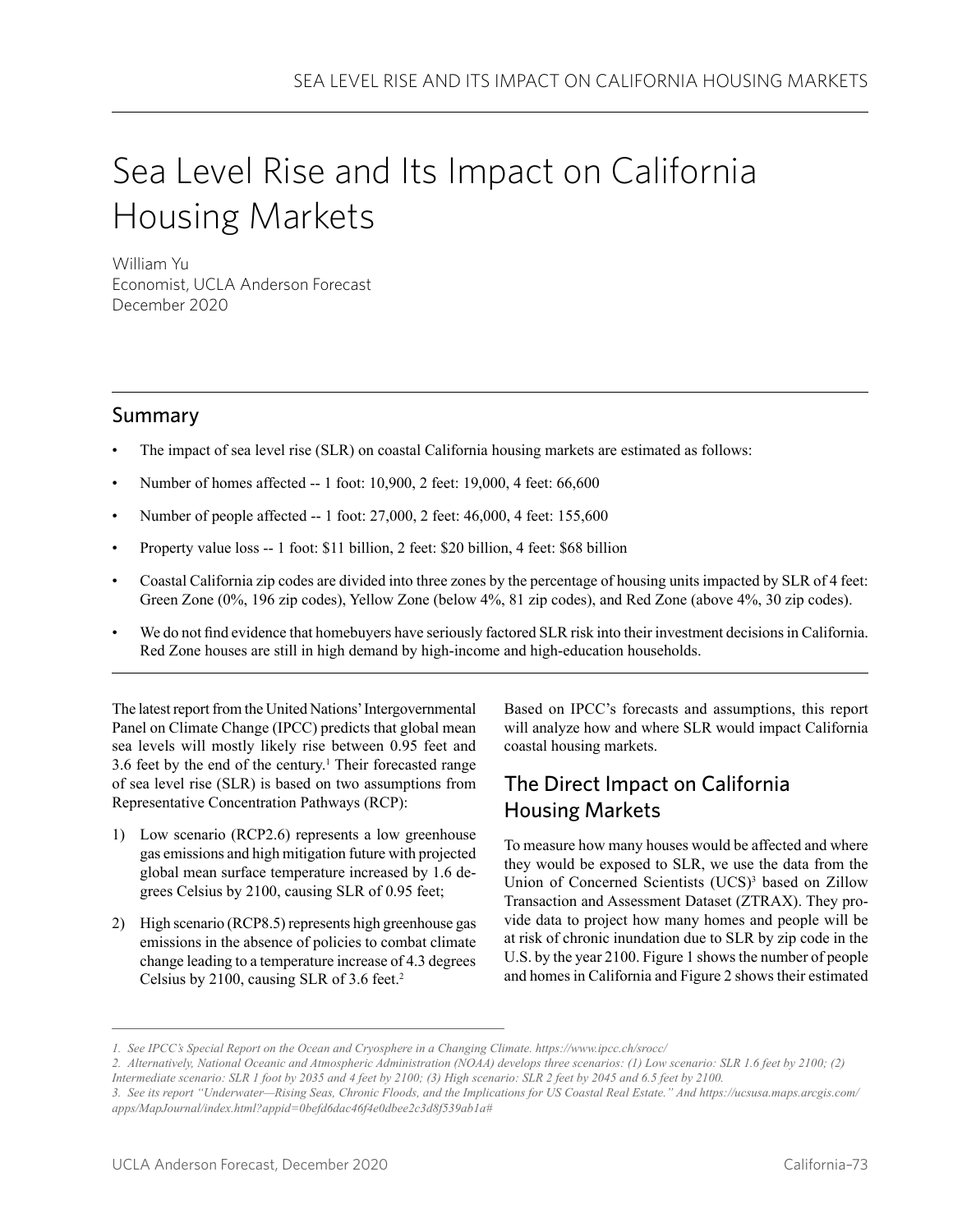total home values at risk of SLR by three scenarios: 1 foot (low scenario by IPCC and intermediate scenario by 2035 by NOAA), 2 feet (high scenario by 2045 by NOAA), and 4 feet (high scenario by IPCC and intermediate scenario by 2100 by NOAA). With an SLR of 1 foot, 10,900 homes on the California coastline would face chronic inundation<sup>4</sup>; 27,000 people would be impacted directly; and the loss of total home value would amount to \$11 billion. The number of homes and people impacted by SLR are from UCS, and the total estimated loss of property values are calculated from the percentage of homes impacted by SLR multiplied by the median home value in each zip code provided by American Community Survey (ACS) in 2018.<sup>5</sup> If we use Zillow's median home value in October 2020, the total loss will rise to \$15.6 billion.

If the SLR reaches 2 feet, 19,000 homes in California will be at risk; 46,000 people will be impacted directly; and the loss of total home value will climb to \$20 billion (\$27 billion from Zillow's median home value in Oct. 2020). If the SLR goes to 4 feet, 66,600 homes in California will be at risk; 155,000 people will be impacted directly; and the loss of total home value will surge to \$68 billion (\$93 billion from Zillow in Oct. 2020). Note that the economic loss of SLR on the local economy is not limited to loss of residential properties. Additional loss includes damage on commercial properties, foregone property tax revenues and foregone local consumption and business by residents.

Based on 2018 ACS numbers, there were 136 million housing units in the U.S. and 14 million in California. The percentage of homes impacted by SLR in the U.S. and California are 0.1% in the U.S. and 0.08% in California with SLR of 1 foot; 0.22% in the U.S. and 0.13% in California with SLR of 2 feet; and 0.9% in the U.S. and 0.5% in California with SLR of 4 feet. That said, SLR risk on California real estate is milder than the national average. The real estate in Florida, on the East Coast, and in the Gulf Coast regions will face more severe damage than in California should SLR

Figure 1 Impact of Sea Level Rise on Number of Homes, People in California



*Sources: Union of Concerned Scientists, American Community Survey and Author's Calculation*



Figure 2 Impact of Sea Level Rise on Total Home Value in California by Two Measures

*Sources: Union of Concerned Scientists, American Community Survey and Author's Calculation*

meet predictions. Murfin and Spiegel (2020)<sup>6</sup> estimate that Florida, New York, and New Jersey will encounter more loss of total home value than California due to SLR. In particular, Florida's loss is estimated at around 5 times as California.

*<sup>4.</sup> Chronic inundation refers to any area where high tide floods usable, non-wetland area at least 26 times per year.*

*<sup>5.</sup> It is a 5-year ACS, for the period of 2014 to 2018. So the median home value might reflect the value prior to 2018.*

*<sup>6. &</sup>quot;Is the Risk of Sea Level Rise Capitalized in Residential Real Estate?" Review of Financial Studies, (2019), 33:3, pp 1217-1255*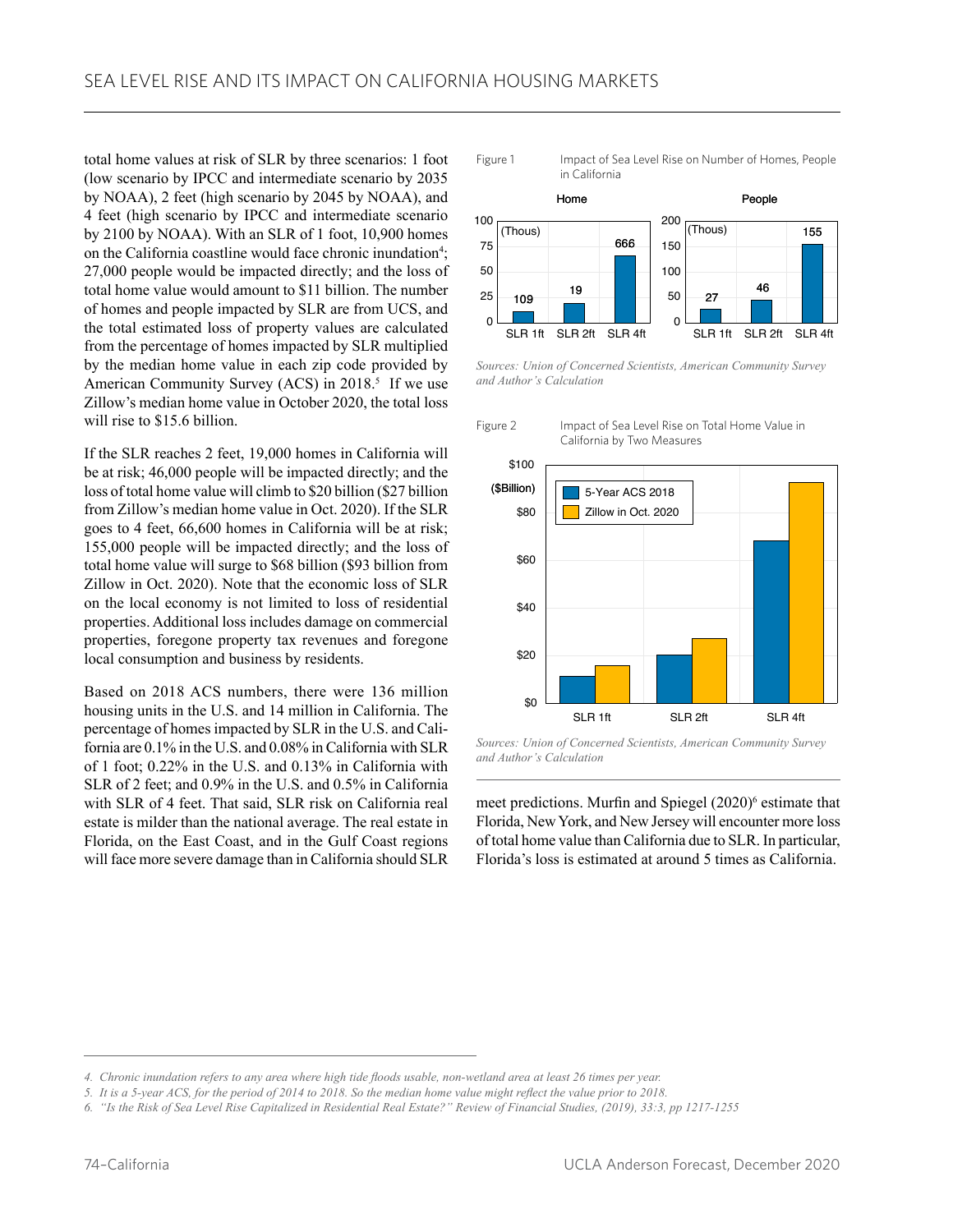

Figure 3 Zip Codes in California Impacted by Sea Level Rise of 4 Feet for Selected Regions in California

*Sources: Union of Concerned Scientists, American Community Survey and Author's Calculation*

### The Three Zones of Coastal California

To simply the analysis, we use the intermediate scenario of SLR of 4 feet for the rest of the report. To show the degree of risk in California coastal zip codes impacted by SLR of 4 feet, we calculate the percentage of homes at risk of SLR over the total housing units for each zip code. There are about 111 zip codes facing risk from SLR of 4 feet with a varying degree of percentages of impacted housing units. For instance, the zip code with the highest percentage (77%) of housing units facing SLR risk is 94065 in Redwood City, followed by 94404 (64%) in Foster City and 92661 (46%) in Newport Beach. We arbitrarily categorize the zip codes with more than 4% of homes impacted by SLR of 4 feet as the Red Zone and the rest of the zip codes (below 4%) as the Yellow Zone. As shown in Figure 3, there are 30 zip codes in the Red Zone and 81 zip codes in the Yellow Zone. The details of zip codes in the Red and Yellow Zones are shown in the Appendix.

Figure 4 uses the size of circle to display the number of residents that will be directly impacted by SLR of 4 feet: the larger the circle, the more people will be affected. Similar to Figure 2, it is clear that the Bay Area would be the most impacted by SLR. For example, the zip code with the most people being impacted by SLR is 94404 in Foster City, in which there will be 23,000 people directly affected by SLR of 4 feet, followed by 94303 in Palo Alto with 16,000 people and 94403 in San Mateo with 11,400 people.





*Sources: Union of Concerned Scientists, American Community Survey and Author's Calculation*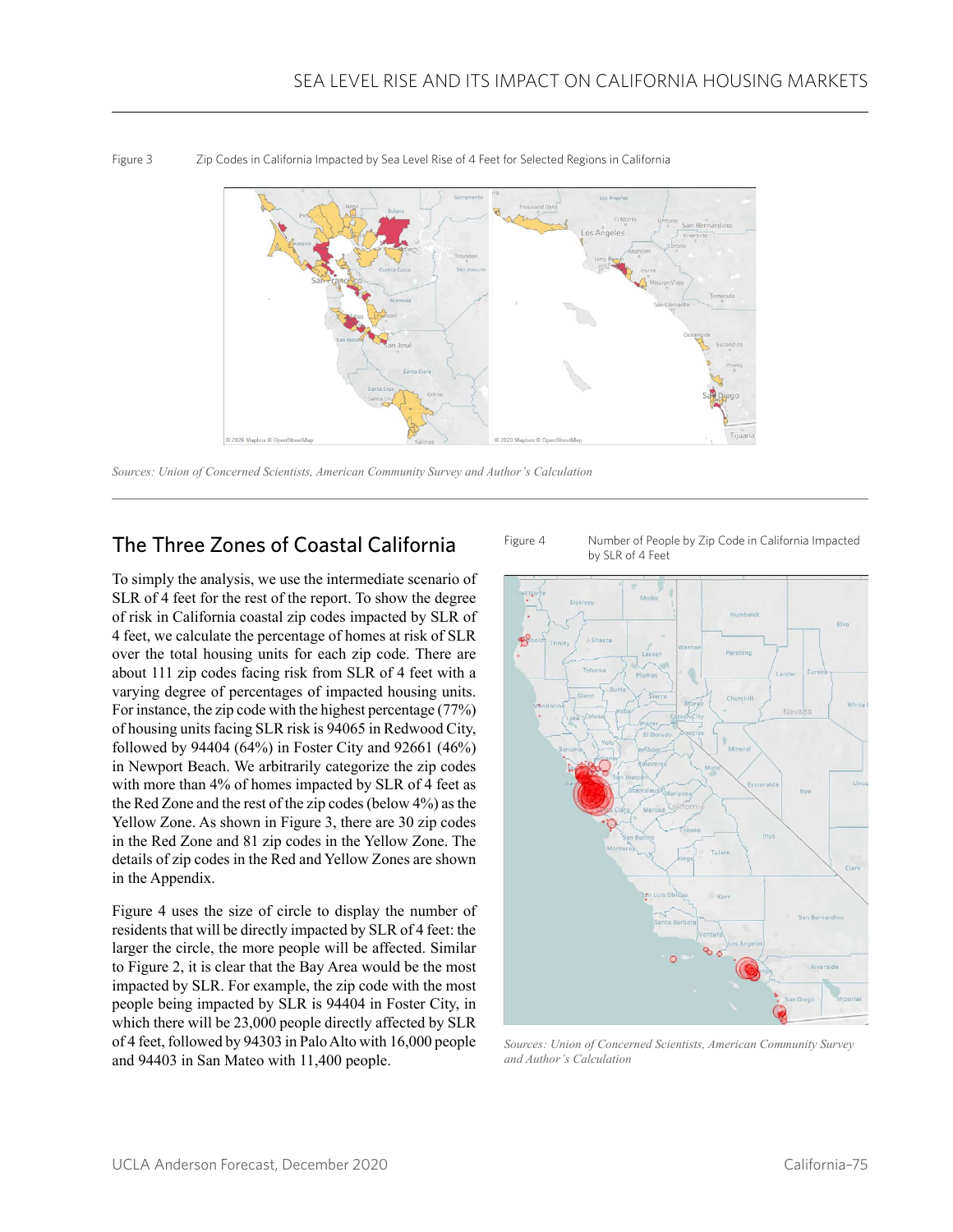### The Characteristics of the Three Zones

Now let's take a look at the characteristics of housing markets in coastal California. It is worth noting that although for years we have heard of climate change and SLR risks on the coastline, coastal real estate is still in high demand in the U.S., whether in California or on any other coast. An ocean view and proximity to the beach continue to make these properties more expensive and attractive to buyers despite warnings of danger. This means the loss on homes due to SLR will be higher on coastal real estate than on an average house in the U.S.

According to Zillow, total housing values in the U.S. amount to \$33 trillion (median home value: \$205,000). Total home values in California are about \$7.3 trillion (median home value: \$476,000). Among 14 million housing units in California, 3.1 million units are in the coastal zip codes (within 5 miles of shoreline). Among these zip codes, there are 30 in

the Red Zone (with a total of 320,000 housing units) and 81 in the Yellow Zone (with a total of 846,000 units) as shown in Figure 2. The rest of the zip codes on the coastline (totaling 2 million housing units) are in the Green Zone, which is not at risk with SLR up to 4 feet.

Figure 5 presents the percentage change of home values<sup>7</sup> since 1996 for coastal California zip codes, in which the Red Zone is at high risk to SLR of 4 feet, the Yellow Zone is at medium risk, and the Green Zone is at low risk, as well as the average of California homes. If home buyers and investors are rational, aware of climate change and SLR risks, and consider it when making home purchase decisions, we might expect to see the price growth in the Red Zone slower than in the Yellow Zone, and the Yellow Zone's slower than in the Green Zone's, and the Green Zone's slower than California's average. This did not quite happen. Rather, the Red Zone had the highest growth rate of home value, and the Yellow Zone had higher growth than the California average.

### Figure 5 Percentage Change of Median Home Values in Coastal California Zip Codes and All of California Since 1996



*Sources: Zillow and Author's Calculation*

*<sup>7.</sup> Based on Zillow's home values index for all houses (SFR and Condo), smoothed and seasonally adjusted.*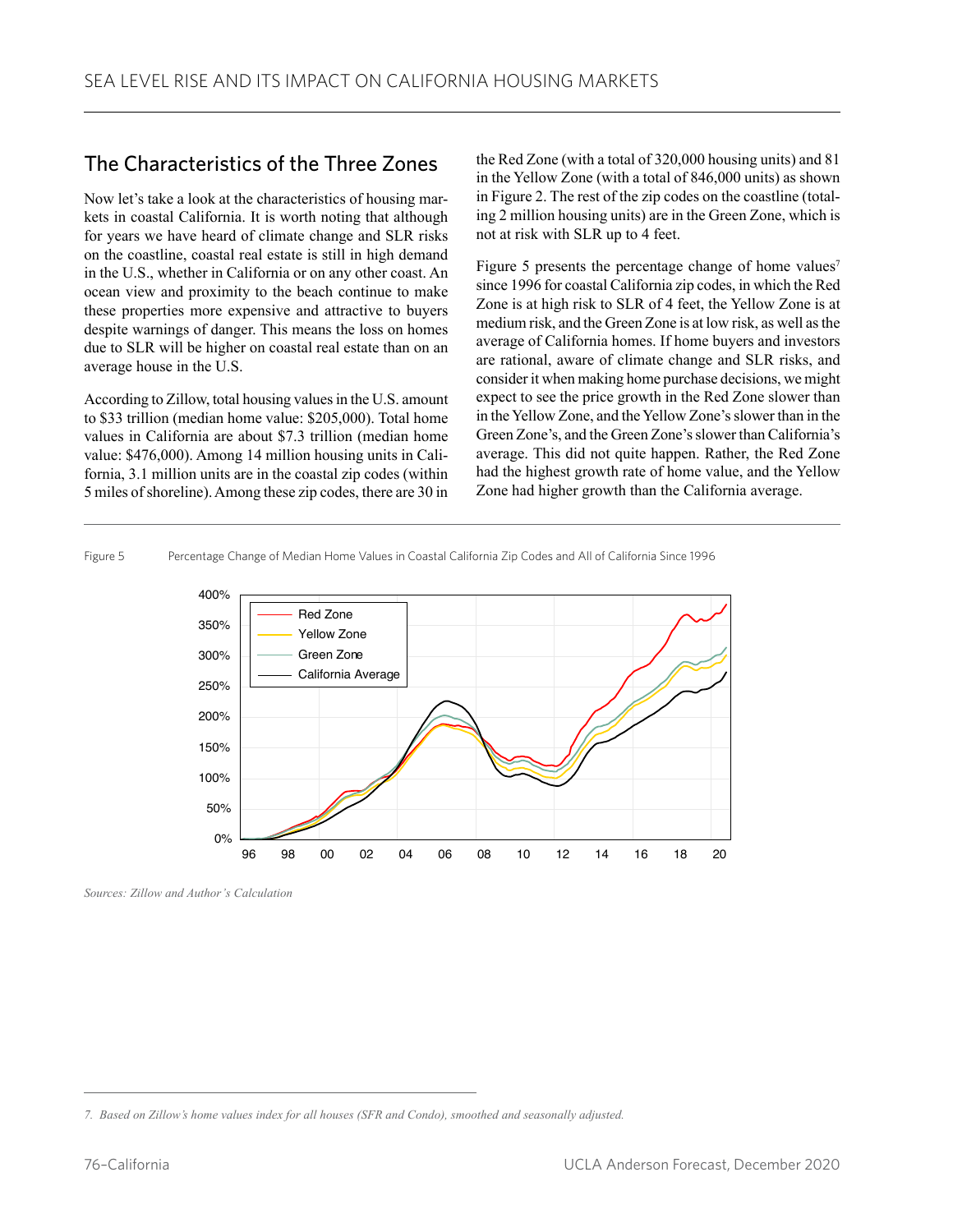

Figure 6 Correlation between % of Homes Exposed to SLR of

4 Feet and Home Value Growth from January 2011 to

Sources: Union of Concerned Scientists, American Community Survey, *Zillow and Author's Calculation*

Figure 6 shows the correlation between percentage of homes exposed to SLR of 4 feet and home value growth from January 2011 to October 2020 by coastal zip codes in California. There is no clear correlation. If homebuyers and investors are concerned with SLR risk, we should see a negative correlation. But in fact, if we run a regression in which home value growth is the dependent variable with two explanatory variables  $- (1)$  the percentage of homes exposed to SLR and (2) whole zip-code population – we will get a significant and positive correlation. That means zip codes with more SLR risk have seen more home value growth after controlling for population. That is consistent to the outperforming Red Zone line in Figure 5.

Figure 7 (left) illustrates the median home values from Zillow in October 2020 by three zones in coastal California and California as a whole. The median home value in the Red Zone is \$1,341,000 for two possible reasons: (1) superior amenities as mentioned before and (2) many zip codes are located in the heart of Silicon Valley, which has experienced a robust tech boom over the past several years. The median home value in the Yellow and Green Zones are both around \$1 million. If we assume that natural amenities are similar in these three zones, then there is no evidence of a price discount due to SLR exposure. Note that the median rent could be more likely to reveal amenity value free of SLR concern. In other words, in terms of reacting to future SLR risk, price discount is more likely to be reflected in current home values than in the current rents by controlling the same amenity in the same zip code. So if homebuyers in California are rational, we should see that the ratio of home value to rent to be inversely correlated to % of home exposed to SLR. Figure 8 is the correlation of these two variables but we cannot see a significantly negative correlation.

Bernstein et al. (2019)<sup>8</sup> suggest that homes exposed to SLR sell for approximately 7% less than equivalent properties without exposure. Why did we not find it in California? There are two possible reasons: (1) They used individual property data while we use weighted average zip code data, or (2) They analyzed all coastal property in the U.S. It is likely that home price discount due to SLR is mostly driven in Florida and on the East and Gulf Coasts.<sup>9</sup>

Figure 7 (right) illustrates the home supply growth since 2000. The three zones in coastal California had lower housing supply growth than the whole of California for three possible reasons: (1) there is less space available on the coast, (2) it is more difficult to build on the coast, and (3) home builders, lenders, and local governments did factor the SLR risk into their decisions. Note that the Red Zone had



*Sources: Zillow and American Community Survey*

*8. See Bernstein, Gustafson, and Lewis, "Disaster on the Horizon: The Price Effect of Sea Level Rise," Journal of Financial Economics, (2019), 134, pp 253-272.*

*<sup>9.</sup> See Figure 1 in their article (P257).*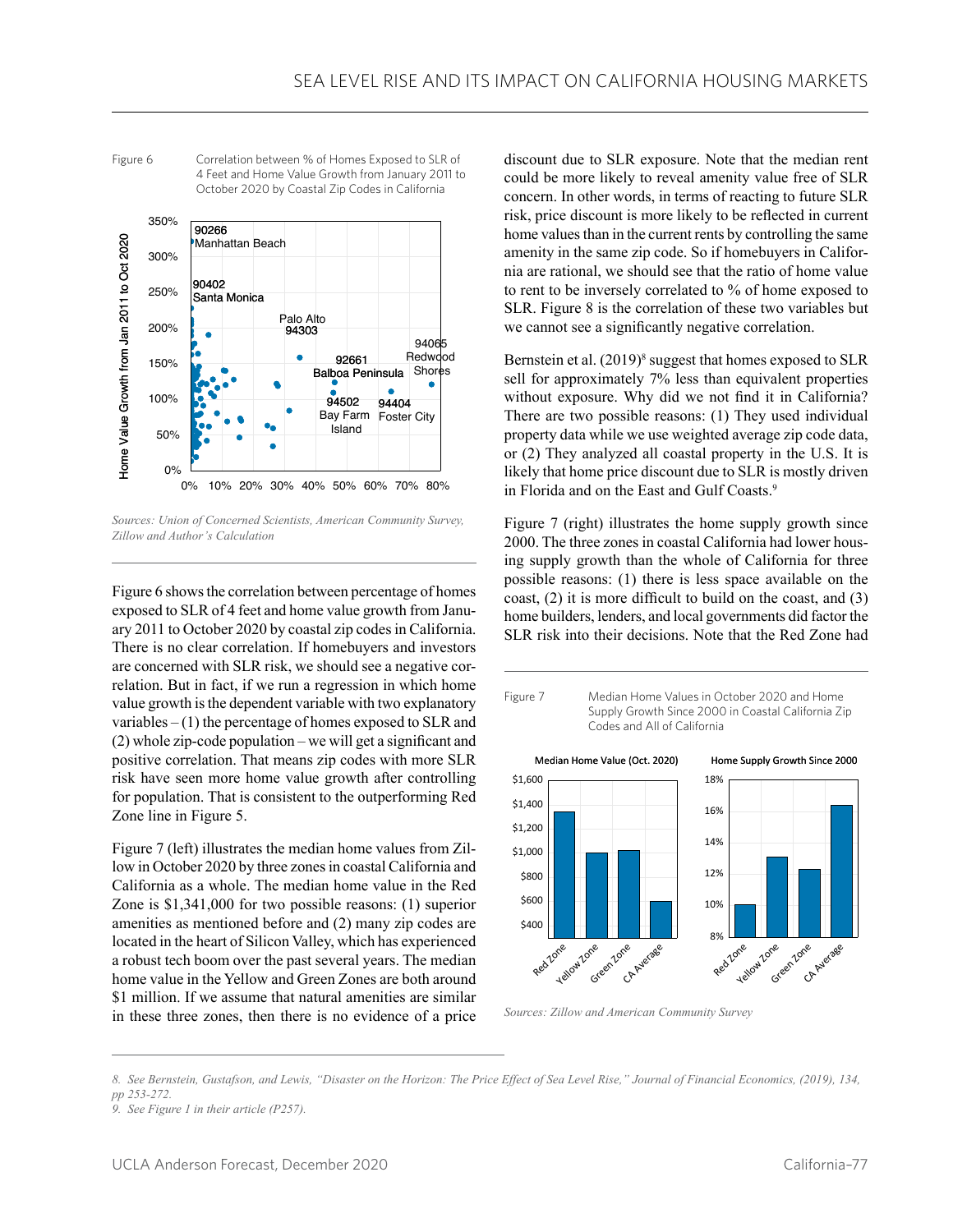

Figure 8 Correlation between % of Homes Exposed to SLR of 4 Feet and Ratio of Home Value to Annual Rents by Coastal Zip Codes in California

% of Homes Exposed to SLR of 4 Feet

*Sources: Union of Concerned Scientists, American Community Survey, Zillow and Author's Calculation*

lower housing supply growth than the Yellow and Green Zones. That could suggest relatively risk-averse behavior, but a 10% growth might still be too high to indicate serious consideration of risk.

Figure 9 shows percentages of households (for both homeowners and renters) moved in by zone in three periods: before 2000, during the 2000s, and during the 2010s. It is interesting to see that around 50% of residents have moved into their residence since 2010. We see a similar pattern across these three zones and in California as a whole. This could imply that SLR risk has not yet discouraged home purchases in the Red and Yellow Zones.

Would banks lend money to homebuyers when the collateral property might be at risk with SLR during its 30-year mortgage period? So far, the answer seems to be yes. Figure 10 presents the percentage of homes with mortgages by the three zones and in all of California.We do not see significant evidence that the Yellow Zone has less access to mortgages compared to the Green Zone, even though the Red Zone does have a slightly lower percentage of mortgages. Red Zone homeowners have higher mortgage costs compared to the Green Zone. It is unclear why the banks have not priced the SLR risk into their decisions.

The first possible reason could be that the average effective mortgage holding period is less than 30 years. In fact, Figure 9 suggests that the median duration of a mortgage holder staying in a house is around 10 to 15 years in California. That is, starting from 2020, the median mortgage will end by 2035 when the current homeowners move on. The second possible reason is that all these mortgages will be sold to Fannie Mae and Freddie Mac, two federal agencies who have a mandate to provide liquidity to homebuyers, and be turned into mortgage-back securities for investors. There might be some political reasons for Fannie and Freddie to not raise the price of mortgage on properties with high SLR risk.

Note that the high-risk flood insurance provided by the National Flood Insurance Program (NFIP) can only secure

Figure 9 Percentages of Households Moved in by Three Periods in Coastal California Zip Codes and All of California



*Source: American Community Survey*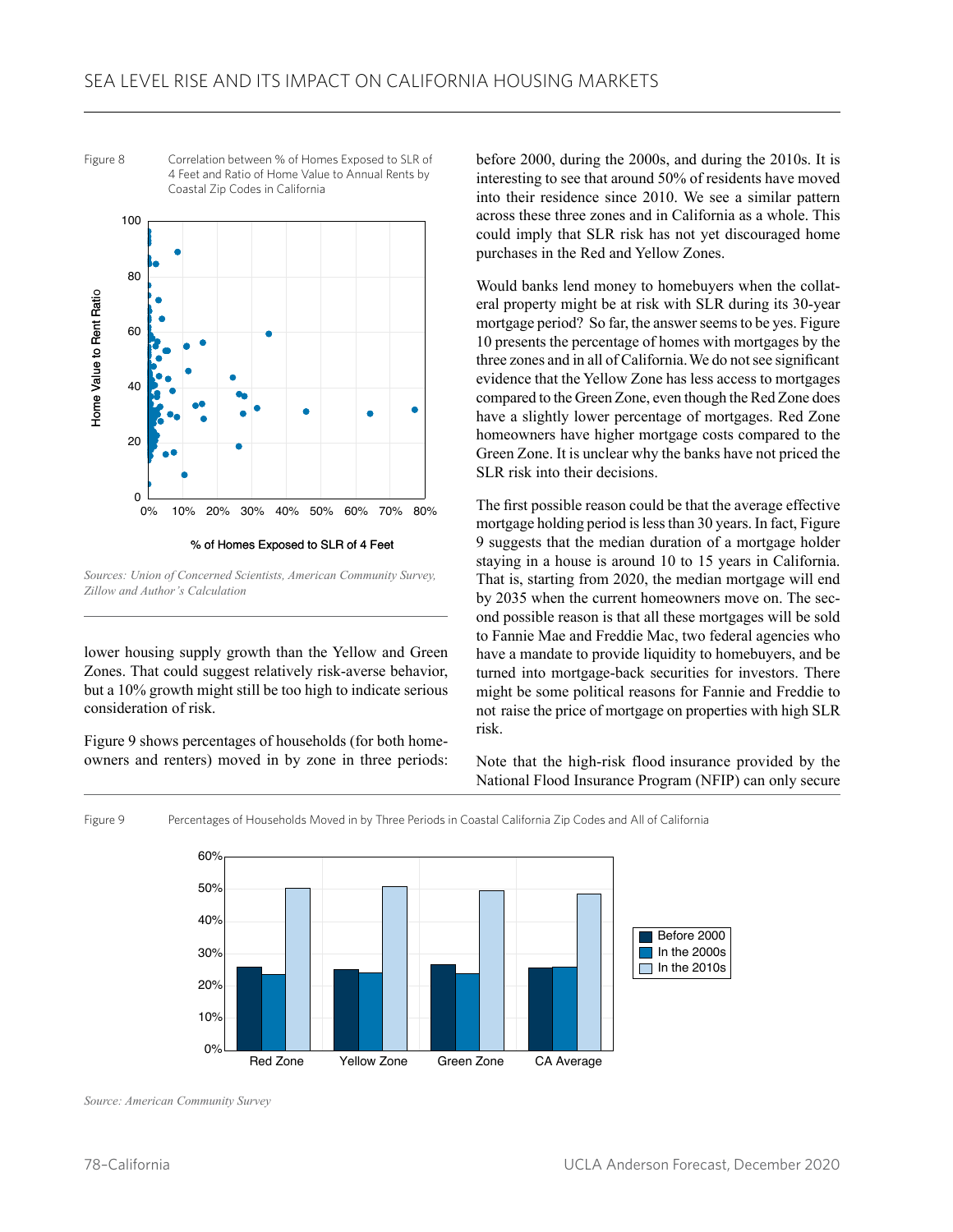coverage of up to \$250,000 for a residential building. That amount is significantly lower than a median home value in coastal California, making it less relevant when facing SLR risk. Will the insurance industry be able to provide some sort of market-rate climate insurance in the future to protect homeowners from SLR risks? It is likely, but we suggest the insurance premium will be extremely expensive because any SLR will hit all of the coastal U.S. at once. Unlike most other natural disasters, it will be difficult for insurers to diversify the SLR risk across the nation or the globe.

Figure 11 (left) displays the median household income in the three zones and all of California. It is not surprising to see the highest household income in the Red Zone, followed by the Green/Yellow Zone, which is consistent to the home values as shown in Figure 7. Figure 11 (right) shows that education level is consistent with homeowners' income level. That said, those who live in the Red Zone and are facing the highest risk of SLR in the future are also more educated and have the highest earning power. It is comforting to know they are more capable than middle-income or low-income households to navigate financial damage if faced with SLR in the future.

### California vs. Florida

Using the same data source from UCS, Keys and Mulder  $(2020)^{10}$  suggest that since 2013 homebuyers started to factor in SLR, resulting in lower home sales volume (by 20%) in most SLR-exposed communities (similar to the Red Zone in this report) than in less SLR-exposed areas (Green Zone) in coastal Florida. And since 2018, home prices in the Red Zone started to grow more slowly than in the Green Zone in Florida. That article suggests that homebuyers became more aware of climate change and SLR risk partially because of events including severe damage on the East Coast caused by Hurricane Sandy in October 2012.

Why do we not see the same pattern in California? The first possible reason could be hurricanes do not strike the West Coast. Residents in California are less likely to imagine SLR risk compared to their Florida counterparts who have experienced horrific hurricane damage periodically.<sup>11</sup> The second possible reason is that SLR will affect homes in California later than in Florida as homes in California are in higher elevation than those in Florida. For example, according to California's Legislative Analyst's Office (LAO)'s





*Source: American Community Survey*





*Source: American Community Survey*

*<sup>10.</sup> See their paper, "Neglected No More: Housing Markets, Mortgage Lending, and Sea Level Rise," NBER Working Paper 27930. 11. One example is the following quote by Clifford Rossi, a former risk officer at both Fannie Mae and Freddie Mac, "It never reaches the point of people really kind of being forward-thinking about this until the crisis is upon you or about to hit you in the face." November 30, 2020, Politico. https://www.politico.com/news/2020/11/30/climate-change-mortgage-housing-environment-433721*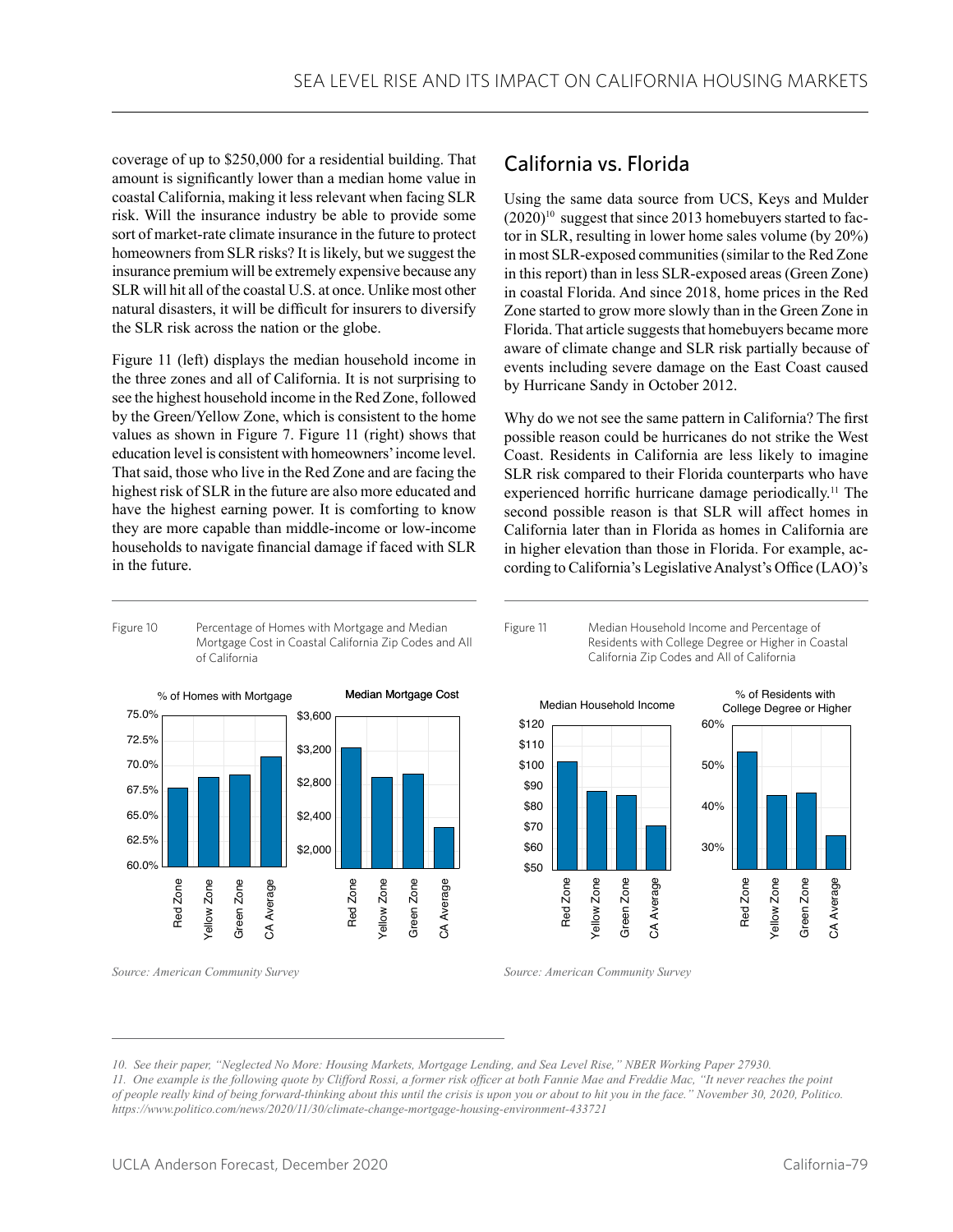report,12 SLR will reach 1 foot in 2035 and 2 feet in 2060 in California coastline.

Using a comprehensive database of all of U.S. coastal home sales until 2017 merged with data on elevation relative to local cities, Murfin and Spiegel (2020)<sup>13</sup> suggest there is no evidence of a price discount for those homes subject to SLR risk. This implies there might be variation of perception, experiences, and reaction in response to SLR risk across coastal communities in the U.S. Californians for sure are now more aware of wildfire risks than residents in other states.

### **Conclusions**

The take-aways of the report are as follows:

The projected impact of sea level rise (SLR) on coastal California housing markets are as follows:

- Number of homes affected -- 1 foot: 10,900, 2 feet: 19,000, 4 feet: 66,600
- Number of people affected -- 1 foot: 27,000, 2 feet: 46,000, 4 feet: 155,600
- Property value loss -- 1 foot: \$11 billion, 2 feet: \$20 billion, 4 feet: \$68 billion
- We divide coastal California zip codes into three zones by the percentage of housing units impacted by SLR of 4 feet: Green Zone (0%, 196 zip codes), Yellow Zone (below 4%, 81 zip codes), and Red Zone (above 4%, 30 zip codes).
- We do not find evidence that homebuyers have seriously factored SLR risk into their investment decisions in California. Red Zone houses are still in high demand by high-income and high-education households.

*<sup>12.</sup> "What Threat Does Sea-level Rise Pose to California?" August, 2020. https://lao.ca.gov/Publications/Report/4261*

*<sup>13.</sup> Murfin and Spiegel, "Is the Risk of Sea Level Rise Capitalized in Residential Real Estate?" (2020) Review of Financial Studies, 33:3, 1217-1255.*